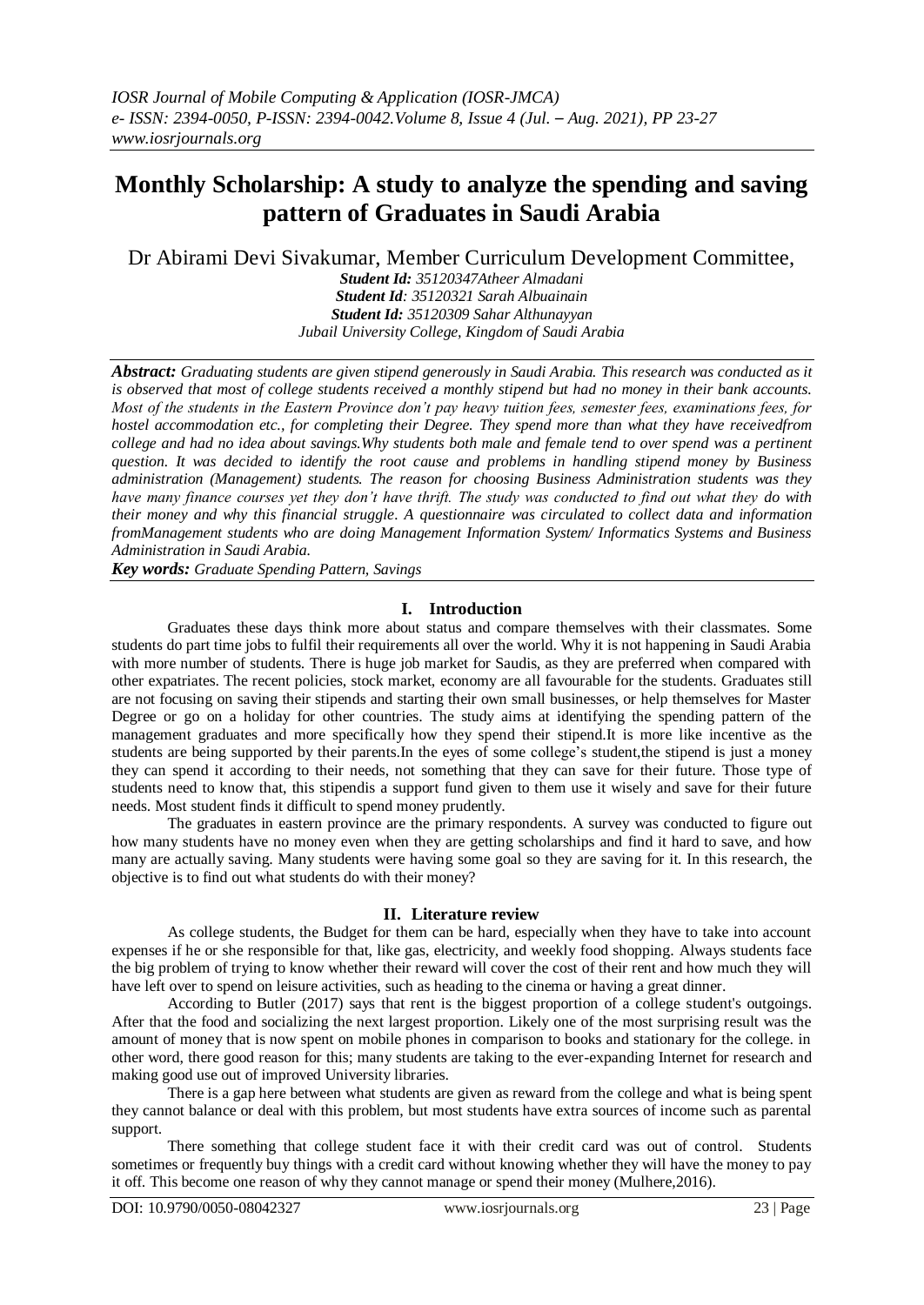#### **III. Methodology:**

The participant of our research are from various colleges' Business Administration Department students both female and male. The data collected were from 30 members both male and female. The questionnaire was framed in a simple way with yes or no answers. And the result can usually be quickly and easily found. It is easy to translate it into software package using the excel program. The analysis was more scientifically and objectively. After collecting the survey from the students, it was entered using statistical technique through the excel and start analyzing it into tables and charts.

### **IV. Analysis:**

| Table.1        |
|----------------|
| $1-Yes.}/2-No$ |

| Gender      | Major          | Level                   | <b>How Students Spend Their Reward</b> |                         |                         |                         |                         |                         |                         |                         |                         |                         |                         |
|-------------|----------------|-------------------------|----------------------------------------|-------------------------|-------------------------|-------------------------|-------------------------|-------------------------|-------------------------|-------------------------|-------------------------|-------------------------|-------------------------|
| Female/Male | <b>BUS/MIS</b> | $1 - 2 - 3 - 4$         | A1                                     | A2                      | A3                      | A4                      | A5                      | A6                      | A7                      | A8                      | A9                      | A10                     | A11                     |
| Female      | <b>MIS</b>     | $\overline{\mathbf{c}}$ | $\overline{2}$                         | $\overline{2}$          | $\mathbf{1}$            | $\mathbf{1}$            | $1\overline{ }$         | $1\,$                   | $\mathbf{1}$            | $1\,$                   | $\mathbf{1}$            | $\mathbf{1}$            | $\mathbf{1}$            |
| Female      | <b>BUS</b>     | 4                       | $\mathbf{1}$                           | $\mathbf{1}$            | 1                       | $\mathbf{1}$            | 2                       | $\overline{\mathbf{c}}$ | 1                       | $\mathbf{1}$            | 2                       | 1                       | 2                       |
| Female      | <b>BUS</b>     | 3                       | $\mathbf{1}$                           | $\overline{c}$          | $\mathbf{1}$            | $\overline{1}$          | $\overline{2}$          | 1                       | 1                       | 1                       | 1                       | 1                       | $\mathbf{1}$            |
| Male        | <b>MIS</b>     | $\mathbf{1}$            | $\mathbf{1}$                           | $\mathbf{1}$            | $\overline{\mathbf{c}}$ | $\,1\,$                 | $\mathbf{1}$            | $\mathbf{1}$            | $\mathbf{1}$            | $\mathbf{1}$            | 1                       | 2                       | $\sqrt{2}$              |
| Male        | <b>MIS</b>     | $\mathbf{1}$            | $\mathbf{1}$                           | $\,1\,$                 | $\mathbf{1}$            | $\overline{\mathbf{c}}$ | $\overline{\mathbf{c}}$ | $\mathbf{1}$            | $\overline{\mathbf{c}}$ | 1                       | $\overline{c}$          | $\mathbf{1}$            | $1\,$                   |
| Male        | <b>BUS</b>     | $\overline{3}$          | $\mathbf{1}$                           | $\overline{c}$          | $\overline{\mathbf{c}}$ | $\overline{\mathbf{c}}$ | $\overline{2}$          | $\overline{\mathbf{c}}$ | $\overline{\mathbf{c}}$ | $\mathbf{1}$            | 1                       | 1                       | $\mathbf{1}$            |
| Male        | <b>MIS</b>     | $\overline{2}$          | $\mathbf{1}$                           | $\mathbf{1}$            | $\mathbf{1}$            | $\mathbf{1}$            | $\overline{2}$          | $\overline{2}$          | $\overline{2}$          | 2                       | $\overline{\mathbf{c}}$ | $\overline{c}$          | $\overline{\mathbf{c}}$ |
| Male        | <b>BUS</b>     | $\mathbf{1}$            | $\overline{2}$                         | $\overline{c}$          | $\overline{\mathbf{c}}$ | $\overline{c}$          | $\mathbf{1}$            | $\,1$                   | $\mathbf{1}$            | 1                       | $\overline{\mathbf{c}}$ | 1                       | $\mathfrak z$           |
| Male        | <b>MIS</b>     | 3                       | $\mathbf{1}$                           | $\overline{2}$          | $\mathbf{1}$            | $\overline{\mathbf{c}}$ | $\mathbf{1}$            | $\mathbf{1}$            | $\mathbf{1}$            | $\mathbf{1}$            | 1                       | $\overline{\mathbf{c}}$ | $\sqrt{2}$              |
| Male        | <b>BUS</b>     | $\overline{4}$          | $\overline{\mathbf{c}}$                | $\overline{2}$          | $\overline{\mathbf{c}}$ | $\overline{\mathbf{c}}$ | $\mathbf{1}$            | $\mathbf{1}$            | $\mathbf{1}$            | $\mathbf{1}$            | 1                       | 1                       | $\mathfrak z$           |
| Female      | <b>BUS</b>     | $\overline{3}$          | $\mathbf{1}$                           | $\mathbf{1}$            | $\overline{\mathbf{c}}$ | $\mathbf{1}$            | $\overline{\mathbf{c}}$ | $\mathbf{1}$            | $\mathbf{1}$            | $\overline{\mathbf{c}}$ | $1\,$                   | $\sqrt{2}$              | $1\,$                   |
| Female      | <b>BUS</b>     | $\overline{4}$          | $\mathbf{1}$                           | $\mathbf{1}$            | 1                       | $\overline{1}$          | $\mathbf{1}$            | $\mathbf{1}$            | $\overline{c}$          | 2                       | 1                       | 1                       | $1\,$                   |
| Female      | <b>BUS</b>     | $\overline{3}$          | $\mathbf{1}$                           | $\mathbf{1}$            | 1                       | $\,1$                   | $\overline{\mathbf{c}}$ | $\,1$                   | $\overline{\mathbf{c}}$ | 2                       | 1                       | 2                       | $\overline{\mathbf{c}}$ |
| Female      | <b>BUS</b>     | $\overline{3}$          | $\mathbf{1}$                           | $\mathbf{1}$            | $\overline{2}$          | $\overline{1}$          | $\overline{2}$          | $\mathbf{1}$            | $\mathbf{1}$            | $\mathbf{1}$            | $\mathbf{1}$            | $\overline{c}$          | $\sqrt{2}$              |
| male        | <b>BUS</b>     | 3                       | $\overline{2}$                         | $\overline{2}$          | $\mathbf{1}$            | $\overline{c}$          | $\mathbf{1}$            | $\mathbf{1}$            | $\overline{c}$          | 2                       | $\mathbf{1}$            | $\mathbf{1}$            | $\mathfrak z$           |
| male        | <b>MIS</b>     | $\overline{4}$          | $\mathbf{1}$                           | $\overline{2}$          | $\overline{c}$          | $\overline{2}$          | $\mathbf{1}$            | $\mathbf{1}$            | $\overline{2}$          | $\mathbf{1}$            | 1                       | $\overline{c}$          | $\overline{c}$          |
| male        | <b>MIS</b>     | 3                       | $\overline{2}$                         | $\overline{2}$          | $\overline{c}$          | $\overline{\mathbf{c}}$ | $\mathbf{1}$            | $\overline{c}$          | $\mathbf{1}$            | $\mathbf{1}$            | $\overline{\mathbf{c}}$ | 1                       | $\,1\,$                 |
| male        | <b>BUS</b>     | 3                       | $\overline{2}$                         | $\overline{c}$          | $\overline{2}$          | $\overline{c}$          | $\overline{\mathbf{c}}$ | 1                       | $\mathbf{1}$            | 1                       | 1                       | $\overline{\mathbf{c}}$ | 1                       |
| male        | <b>BUS</b>     | $\mathbf{1}$            | $\overline{2}$                         | $\overline{2}$          | 1                       | $\overline{\mathbf{c}}$ | 1                       | $\mathbf{1}$            | $\overline{2}$          | $\mathbf{1}$            | 1                       | $\overline{c}$          | 1                       |
| male        | <b>BUS</b>     | $\mathbf{1}$            | $\mathbf{1}$                           | $\mathbf{1}$            | 1                       | $\overline{\mathbf{c}}$ | $\mathbf{1}$            | $\mathbf{1}$            | 2                       | 2                       | $\mathbf{1}$            | $\overline{\mathbf{c}}$ | $\sqrt{2}$              |
| male        | <b>MIS</b>     | 4                       | $\mathbf{1}$                           | $\mathbf{1}$            | $\overline{\mathbf{c}}$ | $\mathbf{1}$            | $\overline{1}$          | $\overline{2}$          | $\overline{\mathbf{c}}$ | $\mathbf{1}$            | 1                       | $\overline{c}$          | $\mathfrak{c}$          |
| Female      | <b>MIS</b>     | $\mathbf{1}$            | $\mathbf{1}$                           | 1                       |                         | $\mathbf{1}$            | 1                       | 1                       | 1                       | 2                       | 1                       | $\overline{\mathbf{c}}$ | $\sqrt{2}$              |
| Female      | <b>BUS</b>     | $\overline{4}$          | $\overline{2}$                         | $\mathbf{1}$            | 1                       | $\overline{\mathbf{c}}$ | $\overline{\mathbf{c}}$ | 1                       | $\mathbf{1}$            | $\overline{2}$          | 1                       | 2                       | $\sqrt{2}$              |
| Female      | <b>BUS</b>     | 3                       | $\mathbf{1}$                           | $\mathbf{1}$            | $\overline{\mathbf{c}}$ | $\,1$                   | $\mathbf{1}$            | $\sqrt{2}$              | $\mathbf{1}$            |                         | 1                       | $\overline{\mathbf{c}}$ | $\mathfrak z$           |
| Female      | <b>MIS</b>     | $\mathbf{1}$            | $\overline{\mathbf{c}}$                | $\overline{\mathbf{c}}$ | 1                       | $\overline{\mathbf{c}}$ | 2                       | 1                       | 1                       | $\mathbf{1}$            | 1                       | $\mathfrak z$           | $1\,$                   |
| Female      | <b>BUS</b>     | 3                       | $\mathbf{1}$                           | $\mathbf{1}$            | $\overline{\mathbf{c}}$ | $\overline{1}$          | $\mathbf{1}$            | $\mathbf{1}$            | $\overline{c}$          | $\mathbf{1}$            | 1                       | 2                       | $\mathbf{1}$            |
| Female      | <b>BUS</b>     | 3                       | $\mathbf{1}$                           | $\mathbf{1}$            | $\mathbf{1}$            | $\,1\,$                 | $\,1\,$                 | $\mathbf{1}$            | $\overline{\mathbf{c}}$ | $\mathbf{1}$            | 1                       | $\overline{2}$          | $\,1\,$                 |
| Female      | <b>BUS</b>     | 3                       | $\mathbf{1}$                           | $\overline{c}$          | 1                       | $\mathbf{1}$            | $\overline{\mathbf{c}}$ | $\mathbf{1}$            | $\mathbf{1}$            | 1                       | 2                       | 1                       | $\sqrt{2}$              |
| Female      | <b>BUS</b>     | $\overline{3}$          | $\overline{2}$                         | $\overline{\mathbf{c}}$ | 1                       | $\overline{\mathbf{c}}$ | $\overline{\mathbf{c}}$ | 1                       | 1                       | 2                       | 1                       | 2                       | $1\,$                   |
| Female      | <b>MIS</b>     | $\overline{3}$          | $\mathbf{1}$                           | $\mathbf{1}$            | $\mathbf{1}$            | $\overline{1}$          | $\overline{2}$          | $\overline{\mathbf{c}}$ | $\mathbf{1}$            | $\mathbf{1}$            | $\overline{c}$          | 1                       | $\overline{\mathbf{c}}$ |

This schedule contains all survey data from all respondents,that includes the gender both male and female students, majors which are either BUS or MIS students, and different student's level such as 1 mean freshmen, 2 mean sophomores, 3 mean juniors, and finally 4 mean seniors. And W1-W11 represent the questions which answered by the students, 1 mean if they agree (Yes) and 2 if they don't agree (No).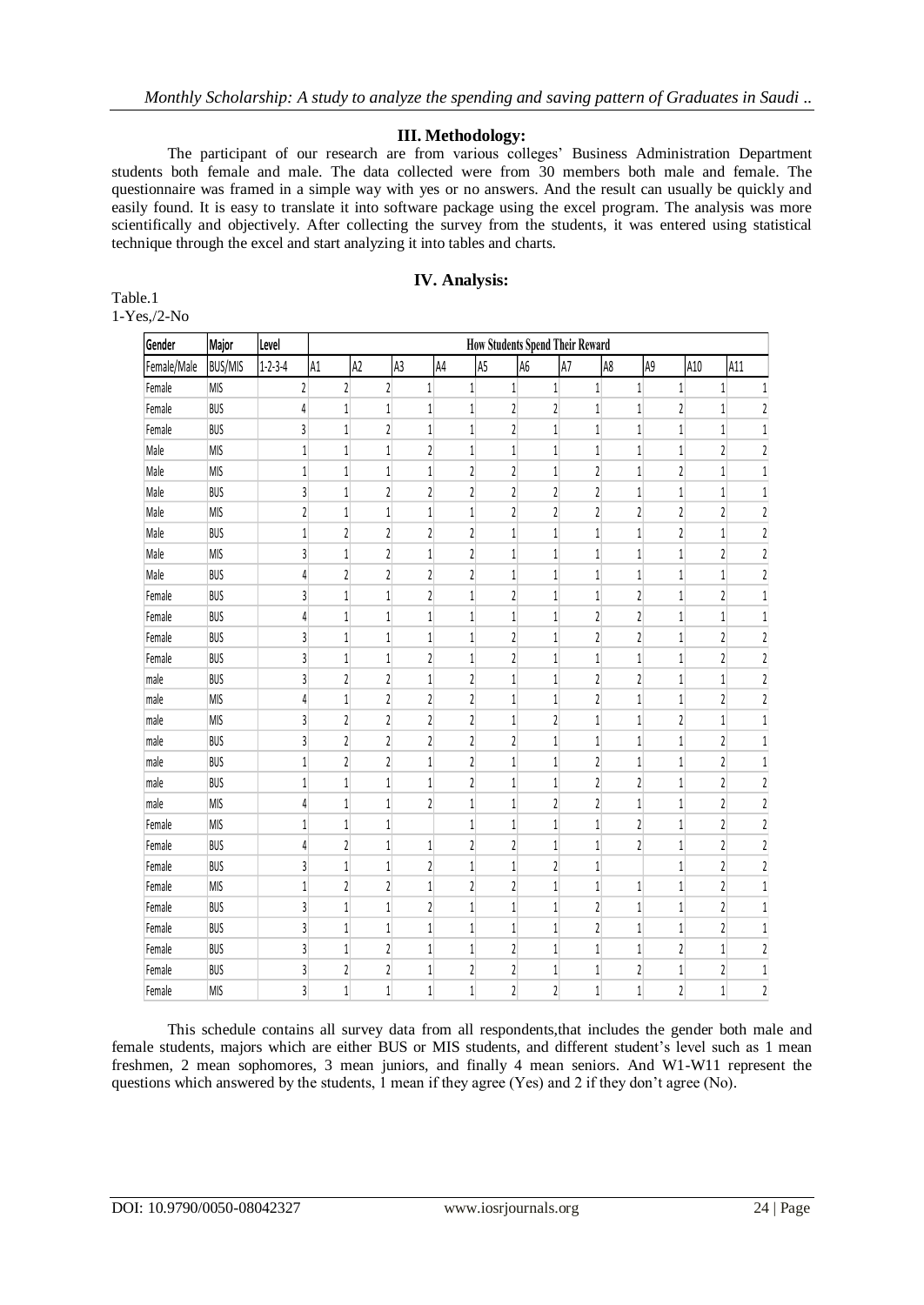

This chart represents and analyze the respondent based on level. Most of the respondent were junior which represent 50% of them, 22% of them are freshmen, only 7% of them are sophomore, and the rest which is 20% are senior students.



This chart analyzes the respondent based on their major. This is about MIS/ISand BUS majors which show that 63% of them are from BUS's department, and only 37% of them are from the MIS's and IS's students.

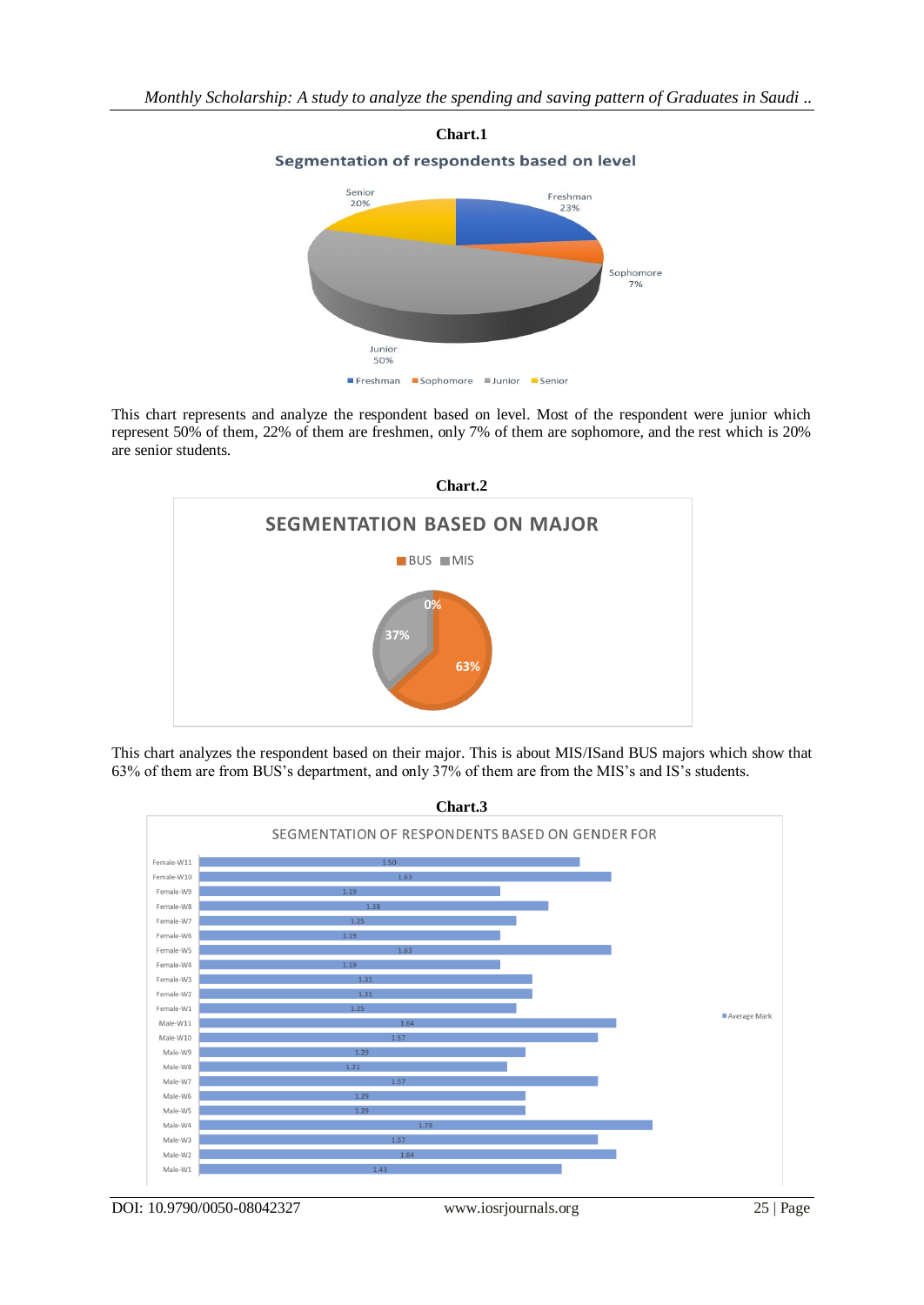This analysis is based on the respondent's gender, and the average mark which relate to the questions they had answered. As shown 1.50 is the average mark for females who answered W11, 1.63 for those who answered W10, 1.19 for W9, 1.38 for W8, 1.25 for W7, 1.19 for W6, 1.63 for W5, 1.19 for W4, 1.31 for W3, 1.31 for W2, and finally 1.25 for females who answered W1.

This analysis also included male's average mark. As shown 1.64is the average mark for males who answered W11, 1.57 for those who answered W10, 1.29 for W9, 1.21 for W8, 1.57 for W7, 1.29 for W6, 1.29 for W5, 1.79 for W4, 1.57 for W3, 1.64 for W2, and finally 1.43 is the average mark for males who answered W1.

## **V. Result/Finding**

|                 |               | Average |           |           |
|-----------------|---------------|---------|-----------|-----------|
|                 | Average Mark- | Mark-   | Variance- | Variance- |
| Factors         | Male          | Female  | Male      | Female    |
| W1              | 1.43          | 1.25    | 0.036383  | 0.028312  |
| W2              | 1.64          | 1.31    |           |           |
| W3              | 1.57          | 1.31    |           |           |
| W4              | 1.79          | 1.19    |           |           |
| W <sub>5</sub>  | 1.29          | 1.63    |           |           |
| W6              | 1.29          | 1.19    |           |           |
| W7              | 1.57          | 1.25    |           |           |
| W8              | 1.21          | 1.38    |           |           |
| W9              | 1.29          | 1.19    |           |           |
| W <sub>10</sub> | 1.57          | 1.63    |           |           |
| W11             | 1.64          | 1.50    |           |           |

|                        |          | z-Test: Two Sample for Means |             |  |  |
|------------------------|----------|------------------------------|-------------|--|--|
| Average Mark-N         |          | Average Mark-Female          |             |  |  |
| Mean                   | 1.480909 |                              | 1.348181818 |  |  |
| Known Van 0.036383     |          |                              | 0.028312    |  |  |
| Observation            | 11       |                              | 11          |  |  |
| <b>Hypothesize</b>     |          |                              |             |  |  |
| z                      | 1.730697 |                              |             |  |  |
| P(Z<=z) one 0.041753   |          |                              |             |  |  |
| z Critical on 1.644854 |          |                              |             |  |  |
| P(Z<=z) two 0.083506   |          |                              |             |  |  |
| z Critical tw 1.959964 |          |                              |             |  |  |

This is about the final hypothesis regarding to the survey result.

Hypothesis:

Null Hypothesis H0: There is no difference in the factors influencing impulsive buying among the male and female.

Alternative Hypothesis H1: There is difference in the factors influencing impulsive buying among the male and female.

Because z stat 1.730697 < z Critical values 1.959964 Null hypothesis is accepted.

## **VI. Conclusion**

This research clearly shows that Students who enter college to earn a 4-year degree in the area of BUS and MIS/IShas no saving intentions and clearly spends money without reasons that are not related to completing the Degree. More respondents are female BUS's student,unlike the male BUS's student. And less number of respondent from MIS/IS female students than MIS/IS male students. There is a difference among the Business Female and Male students even in participating in the research.

Also, as showed in Table.2 the average male students and female who answered the questions with either Yes or No.